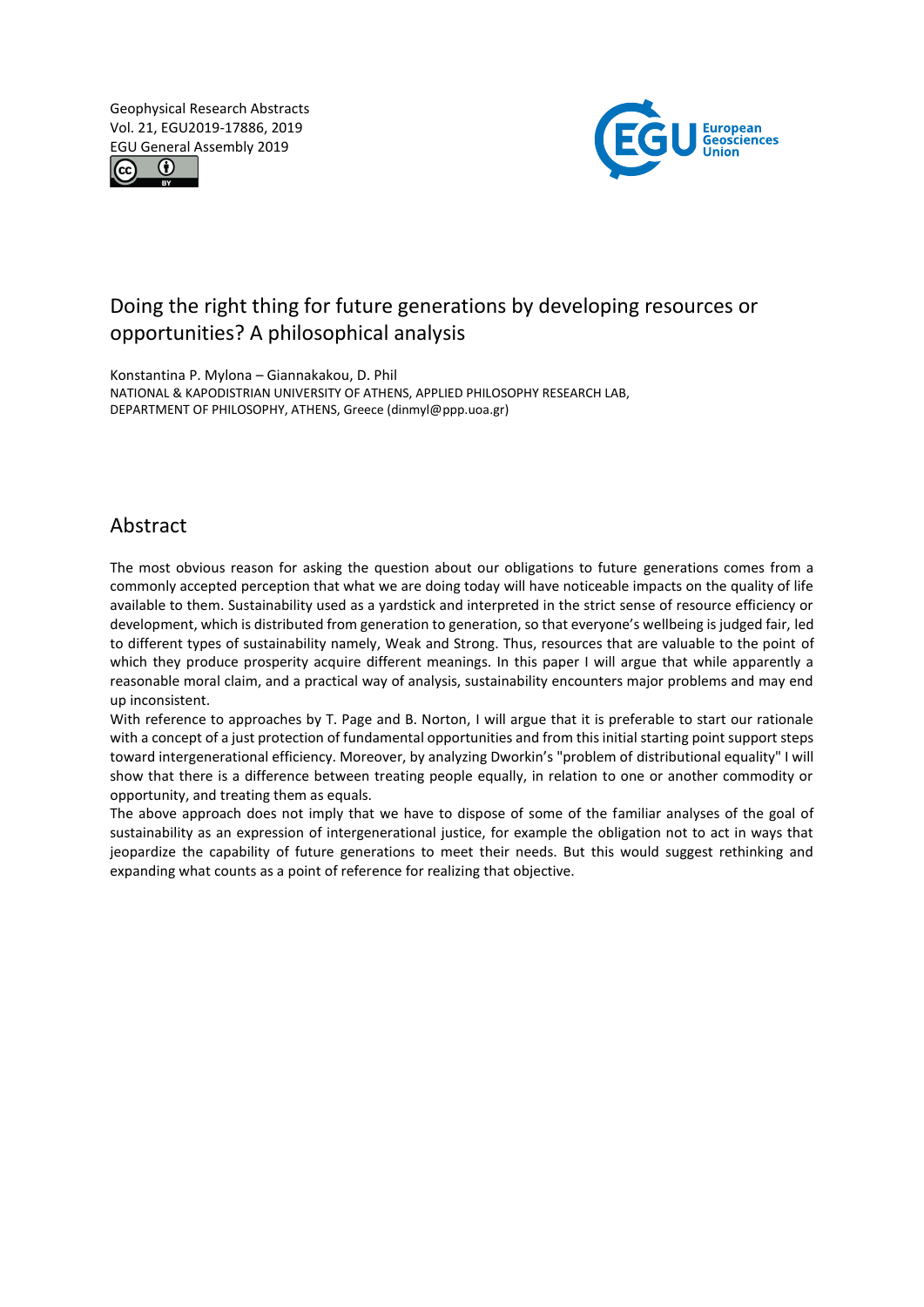## Doing the right thing for future generations by developing resources or opportunities? A philosophical analysis

In an ever-changing world and confronted with an amalgamation of global challenges, the traditional ideals of how to live dignified, flourishing lives have changed dramatically. The underlying philosophical assumption for this paradigm shift indicated the re-evaluation of interdependence and relational entanglement between discrete forms of existence that are not connected only by spatial, time-based, or casual proximity. By adding to our vocabulary, the notion of sustainability or sustainable development, we essentially attempted to connect contemporaries, future generations, and nature in the context of a more systemic and long-term view. (Bohle, 2019)

With due hesitancy, as a non-expert, I have two observations based on the literature I have encountered. There is difficulty primarily, in constructing a generic definition of sustainability, widely accepted, unified and coherent as a reference value. Under the umbrella of the miscellaneous terms Weak & Strong we find mixed alternative paths. For example, Resourcism where various natural resources, constitute the currency by which alternative policies are evaluated, or Welfarism where a person's desires (or preferences) is the value being satisfied. Secondly, we notice issues in designing acceptable policy decision rules across a wide range of settings stemming from the alternative definitions. For example, we see different usage in utility properties, such as in the substitutability and complementarity notions and in the relationship that exists between outputs and the inputs that are used to produce them. Bryan Norton labels these models "extra-paradigmatic disagreements… where, there exists no shared conceptual basis, no shared assumptions, and no consensually accepted methodology, according to which intellectual and policy agreements can be submitted to empirical resolution." (Norton, 2004)

This ongoing debate established an enormous collection of claims, negations, scientific facts, standards, and the like. The consequence of this mixture of technical features with ethical disciplines, drives societies in different conclusions about sustainability's realizations. Different development paths based on intergenerational justice or equity are described as sustainable, survivable, or equitable, and it is clear that not all efficient allocations are at the same time just or satisfactory or even desirable. Talbot Page emphasizes that "sustainability should not be equated only with distributional justice.… It is possible to move from one sustainable but unfair allocation to another sustainable and fairer one." (Page, 1983) He mentions the example of present generation being very well off while future generations will face desolation and yet the situation could still be intergenerationally efficient in the sense that the future could not be made better off without making the present worse off.

Dworkin in order to study the inadequacy of current sustainability models in 'distributional equality' as he describes it, he mentions two schemes. 'Equality of resources' treats people as equals when resources distribution or transfer would leave their shares of the total resources equal. A second scheme, 'equality of welfare', treats people as equals when resources distribution or transfer would leave them equal in welfare. In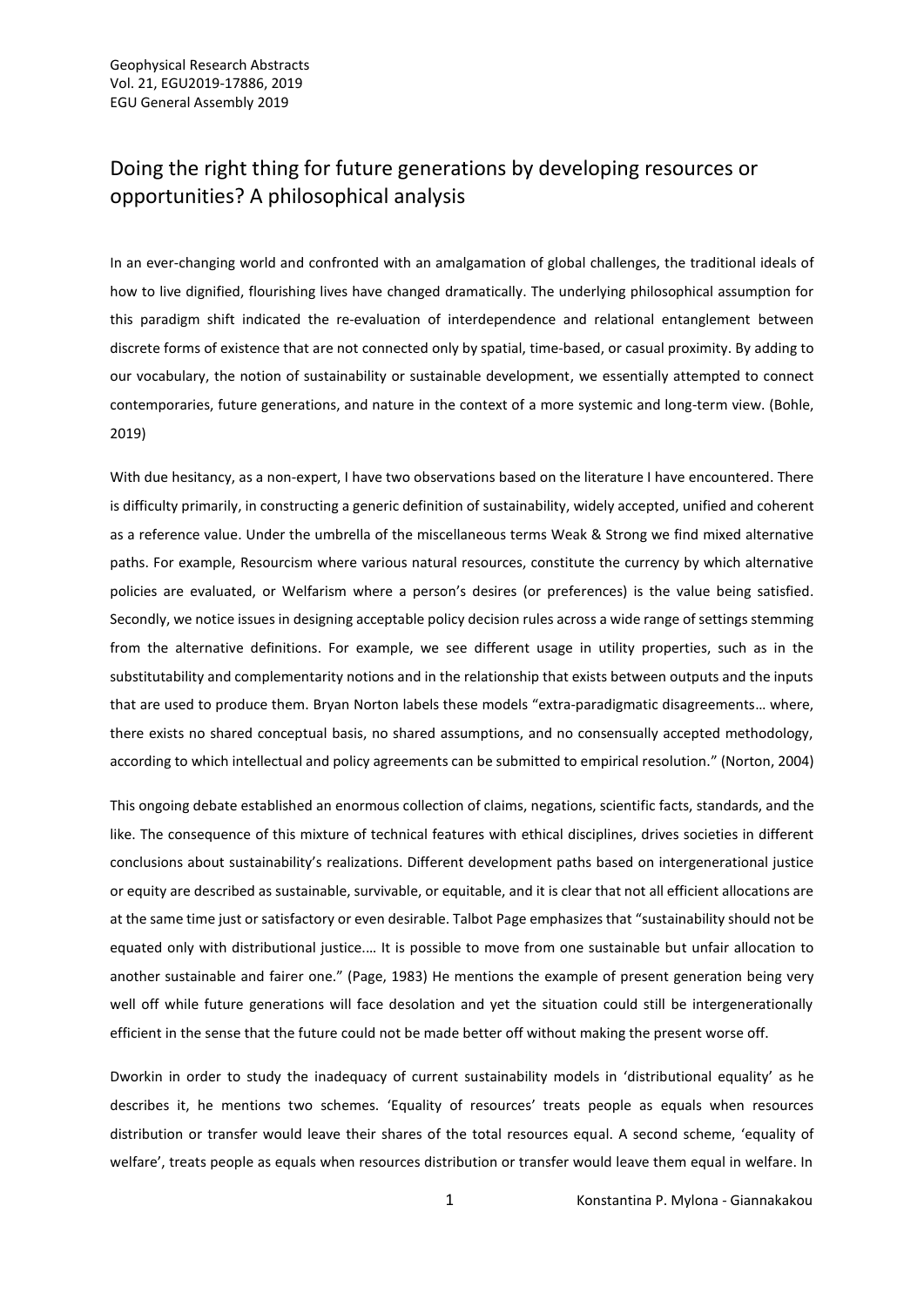### Geophysical Research Abstracts Vol. 21, EGU2019-17886, 2019 EGU General Assembly 2019

both schemes we face insurmountable difficulties as the abstract statement of equality of resources or welfare "leaves open the question of what counts as a resource, how to interpret welfare, how equality of resources is to be measured and how to apply the resources calculations." 'Equality of resources' on one hand underplays the heterogeneity of human wellbeing as it seems to reduce the value of human ends to the resources that facilitate them. Further it cannot deal intuitively with disadvantages that are damaging but not life threatening. 'Equality of welfare' accordingly, literally "refuses to accept a person's own judgment about his welfare, and rather insists in establishing welfare by at least certain kinds of basic resources at his command." At the end, it "requires that people be equal only in the designated resources" and becomes similar to 'equality of resources' scheme. Thus, whatever conception of resource or welfare is specified as such, aims at making people equal in something not only they might value very differently but also might change their valuation over time. (Dworkin, 2000) Overall, we have to bear in mind that people are tangible individuals with liberties and capacities, not social wellbeing customers who are assigned a certain quantity of resources by the almighty social wellbeing organizer. The core argument is not that sustainable development is an unwelcomed goal, rather, as briefly analyzed, an unfeasible one. By establishing, directly or indirectly, its principles on the informative view of natural resources, it assigns the measurement of opportunities exclusively on the dubious metric of natural resources to provide the basic guidance. This does not give sustainability's critical concern for opportunities the autonomy to guide the moral aspect with which its principles of justice are linearly connected.

An updated attempt to deviate from the current issues, encompassing a broader but neutral vocabulary was made under the umbrella of 17 UN Sustainable Goals for 2030. The list is inspiring in many ways trying to depart from the traditional resource or capital stock-based translations; however, it still needs to consider broadly the inner conflicts and quid pro quo among dissimilar goals and take a systemic standpoint on how to cope with them. Likewise, the updated techniques of calculating, recording, benchmarking, and assessing do not seem impartial per se but tend to inscribe a particular view of the world. In sum the concept maintains a sturdy acceptance of the social value and biophysical prospect of growth but should also more broadly study the ways in which growth has negatively subsidized status quo. However, a fragmentary perception of opportunity-based view being evident, enables us to start viewing life as a mixture of several opportunities, with quality of life calculated in terms of valuable goals and choices between different ways of living. Under this remodelling, a corrected notion of sustainability is sketched, enhancing its perspectives with philosophical analysis by disclosing the numerous explanations in the sustainability statements and entrenched in a new formula by the opportunity criterion.

Along this path, Dowrkin for instance, supports an ideal that focuses on opportunity and recognizes future persons as agents, not as mere recipients of what we pass on to them. (Dworkin, 2000) Similarly, Norton supporting a richer normative-moral interpretation implicit at the use of the term opportunity, proclaims that a set of behaviors should account as sustainable "if and only if their practice in a given generation will not reduce the mix of opportunities to constraints encountered in subsequent generations." (Norton, 2014) The economist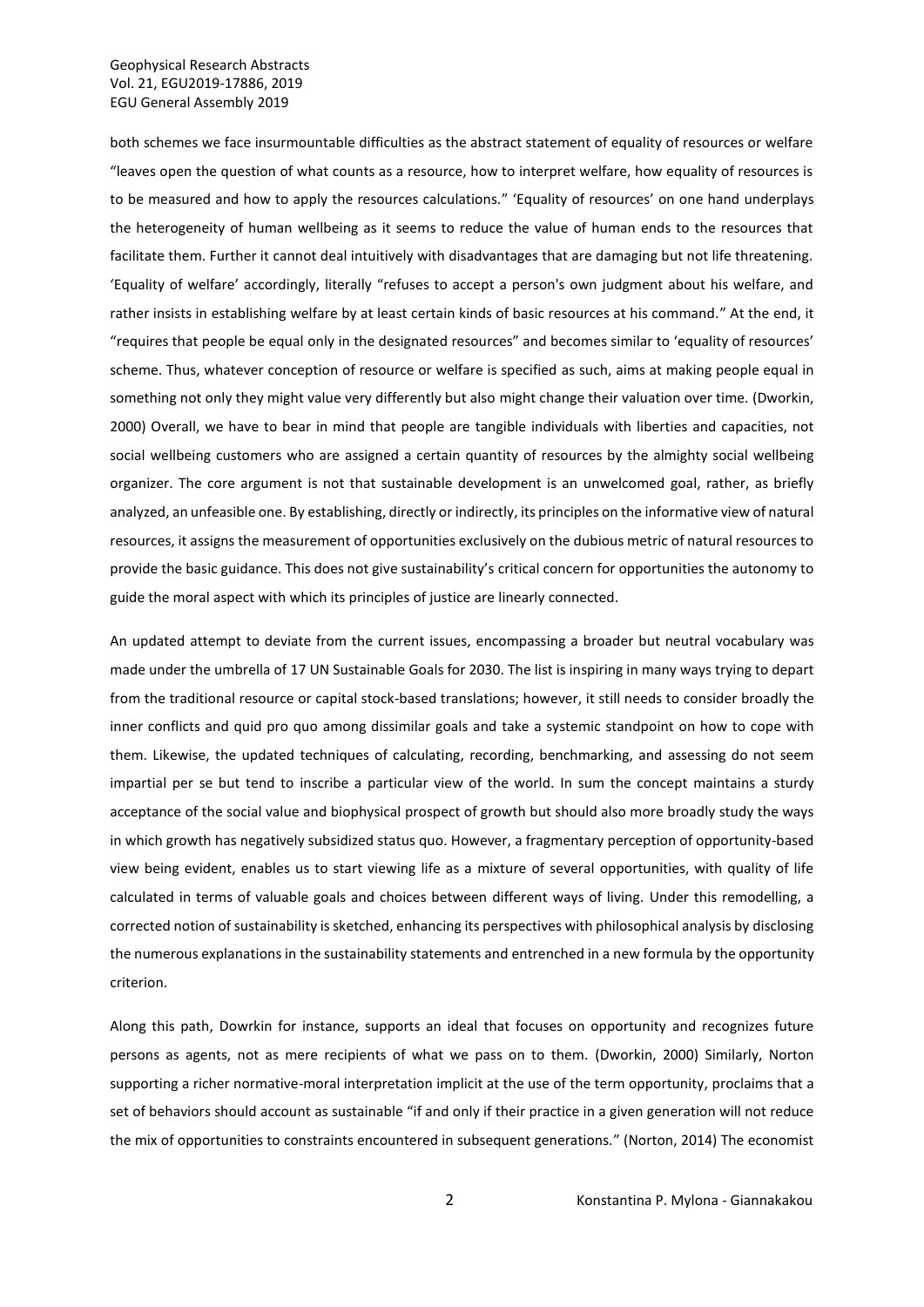Talbot Page interprets intergenerational equity in terms of "justice as opportunity" and his argument asserts that opportunity entitlements of the future should set constraints on today's economic maximizing. (Page, 1983)

Opportunities approach as such focuses on human lives, not just on the resources people have, in the form of owning or utilizing objects of convenience, avoiding in Konrad Ott's words "resource fetishism". (Ott, 2014) This approach doesn't even aim at the actual fulfilment of preferences or desires, descriptive of welfare status, but at the significant situations of opportunities that allow achievements. These conditions do not only denote individual capabilities and options, but over and above, more precisely physical, and societal settings, as well as cultural motives, and even environmental conditions. A favored position of the opportunities measure as described over other measures, such as natural resources, has to do with its accordance and fundamental significance, and not in any assurance of generating a complete classification of the issues at hand. By focusing on ends rather than means, the opportunities performance metrics proves more feasible than any resource as a direct utility provider. As a strategy can better manage modification adjustments amongst opportunities and resources when it comes to future generations. Last but not least opportunity perspective is able to focus independently on the other parts of the sustainability promise as described by the 17 UN Goals.

An 'opportunity sustainable' society - rephrasing here Talbot Page - is and should be developed in a way that is open-minded and considerate towards its social members' preferences and their deviating understanding regarding well-being. Society as such, would be able to propose and activate a novel opportunity when acts or social failures may obstruct or deprive any future opportunity unreplaceable by other available opportunities. In this way any description of an 'opportunity list' will neither be definitive nor unsympathetic towards social or historical frameworks but amenable considering discourse and criticism. Thus, society will not be entangled in futile reasoning on the necessitation of different opportunities. In other words, society guarantees the opportunity to realize valuable goals rather than the actual realization of goals throughout a lifecycle. This also means that presently enjoyed levels of subsistence and comfort will be inspected closely and thoroughly in terms of their usurpation of substantial conditions of opportunities for a future meaningful life. In toto, the novelty of the "opportunisation" vs "utilization" approach, as I label it, is that it does not perceive opportunities as the objective concern but focuses on the process that transforms any utility into one of opportunity. As such, natural resources are no longer simply and plainly material substances. Their materiality incessantly reflects the anatomy and trajectory of the society. Therefore, although I do believe opportunities approach to be the pillar in successfully addressing sustainability issues, I have to confess that by saying that I have simply outlined a new agenda for further study, a study looking well beyond the limited confines of this paper.